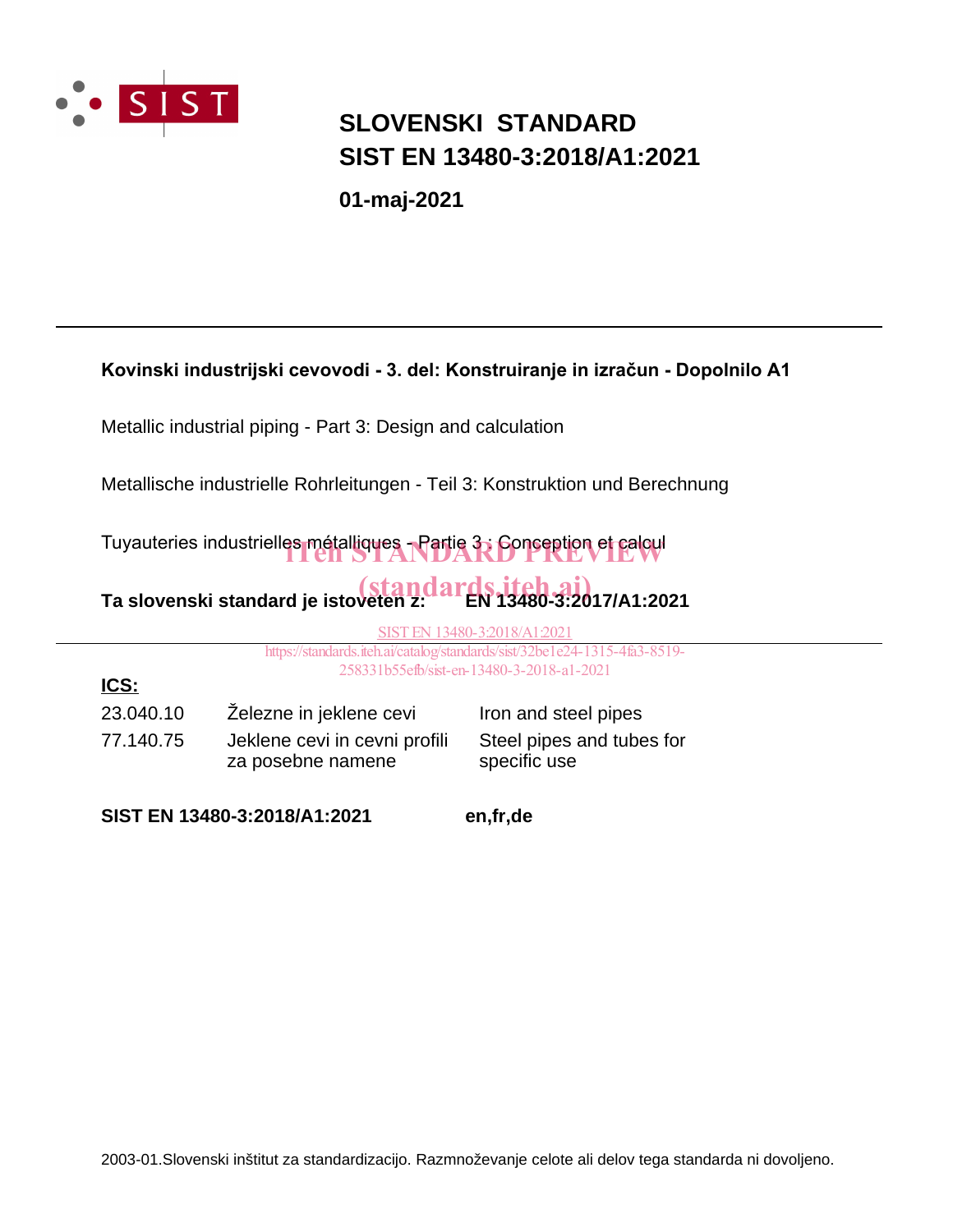### iTeh STANDARD PREVIEW (standards.iteh.ai)

SIST EN 13480-3:2018/A1:2021 https://standards.iteh.ai/catalog/standards/sist/32be1e24-1315-4fa3-8519- 258331b55efb/sist-en-13480-3-2018-a1-2021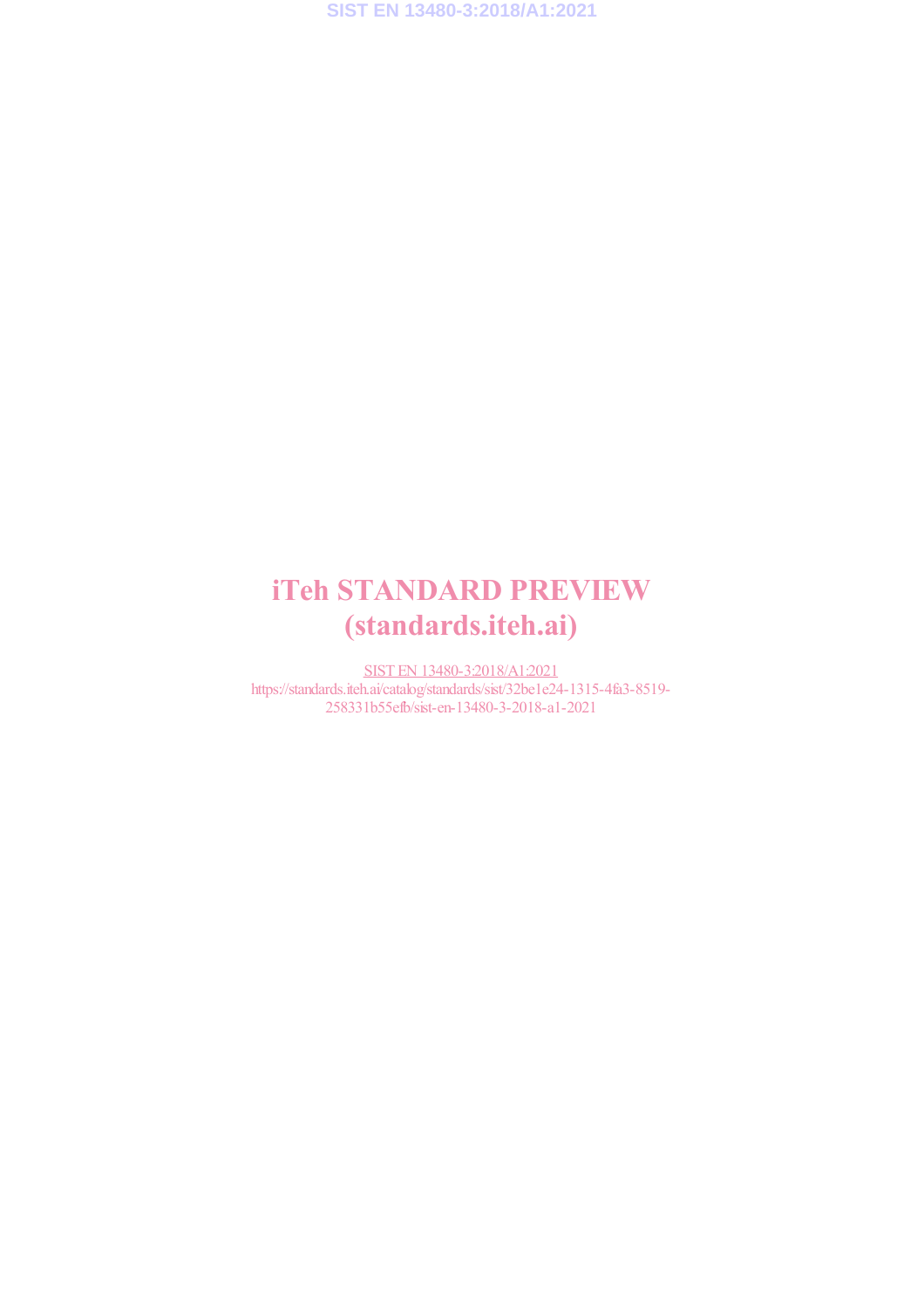# EUROPEAN STANDARD NORME EUROPÉENNE EUROPÄISCHE NORM

## **EN 13480-3:2017/A1**

March 2021

ICS 23.040.01

English Version

### Metallic industrial piping - Part 3: Design and calculation

Tuyauteries industrielles métalliques - Partie 3 : Conception et calcul

 Metallische industrielle Rohrleitungen - Teil 3: Konstruktion und Berechnung

This amendment A1 modifies the European Standard EN 13480-3:2017; it was approved by CEN on 25 January 2021.

CEN members are bound to comply with the CEN/CENELEC Internal Regulations which stipulate the conditions for inclusion of this amendment into the relevant national standard without any alteration. Up-to-date lists and bibliographical references concerning such national standards may be obtained on application to the CEN-CENELEC Management Centre or to any CEN member.

This amendment exists in three official versions (English, French, German). A version in any other language made by translation under the responsibility of a CEN member into its own language and notified to the CEN-CENELEC Management Centre has the same status as the official versions.

CEN members are the national standards bodies of Austria, Belgium, Bulgaria, Croatia, Cyprus, Czech Republic, Denmark, Estonia, Finland, France, Germany, Greece, Hungary, Iceland, Ireland, Italy, Latvia, Lithuania, Luxembourg, Malta, Netherlands, Norway, Finland, France, Germany, Greece, Hungary, Iceland, Ireland, Italy, Latvia, Lithuania, Luxembourg, Malta, Netherlands, Norwa<br>Poland, Portugal, Republic of North Macedonia, Romania, Serbia, Slovakia, Slovenia, Spain, Sweden United Kingdom.

> SIST EN 13480-3:2018/A1:2021 https://standards.iteh.ai/catalog/standards/sist/32be1e24-1315-4fa3-8519- 258331b55efb/sist-en-13480-3-2018-a1-2021



EUROPEAN COMMITTEE FOR STANDARDIZATION COMITÉ EUROPÉEN DE NORMALISATION EUROPÄISCHES KOMITEE FÜR NORMUNG

**CEN-CENELEC Management Centre: Rue de la Science 23, B-1040 Brussels** 

© 2021 CEN All rights of exploitation in any form and by any means reserved worldwide for CEN national Members.

Ref. No. EN 13480-3:2017/A1:2021 E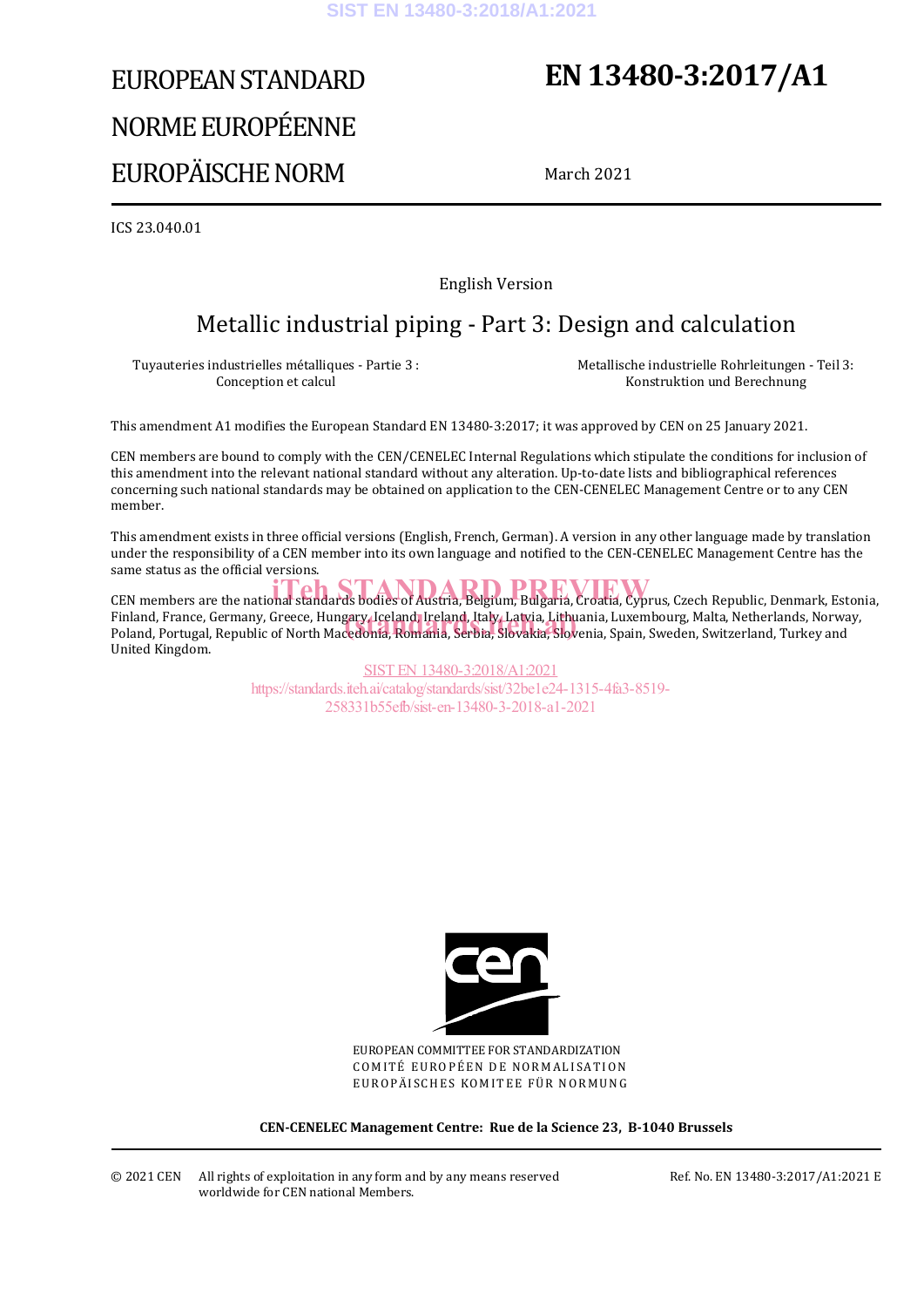#### **SIST EN 13480-3:2018/A1:2021**

### **EN 13480-3:2017/A1:2021 (E)**

### **Contents Page**

| 1            |                                                                                                                                                           |  |
|--------------|-----------------------------------------------------------------------------------------------------------------------------------------------------------|--|
| $\mathbf{2}$ |                                                                                                                                                           |  |
| 3            |                                                                                                                                                           |  |
| 4            |                                                                                                                                                           |  |
| 5            |                                                                                                                                                           |  |
| 6            | Modifications to 4.6, Dimensioning of piping components subject to pressure 5                                                                             |  |
| 7            |                                                                                                                                                           |  |
| 8            |                                                                                                                                                           |  |
| 9            |                                                                                                                                                           |  |
| 10           |                                                                                                                                                           |  |
| 11           |                                                                                                                                                           |  |
| 12           | Modifications to 5.3.2.1, Design conditions<br>Modifications to 6.2, Pipe bends and elbows<br>Modifications to 6.4.3, Specific symbols and abbreviations. |  |
| 13           | Modifications to 6.4.10, Special forged reducers or a consumer manument manument and 8                                                                    |  |
| 14           |                                                                                                                                                           |  |
| 15           | الصوت المستقطع المستقطع المستقطع المستقطع المستقطع المستقطع المستقطع المستقطع المستقطع المستقطع المستقطعة المستقطعة                                       |  |
| 16           |                                                                                                                                                           |  |
| 17           |                                                                                                                                                           |  |
| 18           |                                                                                                                                                           |  |
| 19           |                                                                                                                                                           |  |
| 20           |                                                                                                                                                           |  |
| 21           |                                                                                                                                                           |  |
| 22           |                                                                                                                                                           |  |
| 23           |                                                                                                                                                           |  |
| 24           |                                                                                                                                                           |  |
| 25           |                                                                                                                                                           |  |
| 26           |                                                                                                                                                           |  |
| 27           |                                                                                                                                                           |  |
| 28           | Modifications to 10.3.2.3, Determination of allowable number of load cycles  11                                                                           |  |
| 29           |                                                                                                                                                           |  |
| 30           |                                                                                                                                                           |  |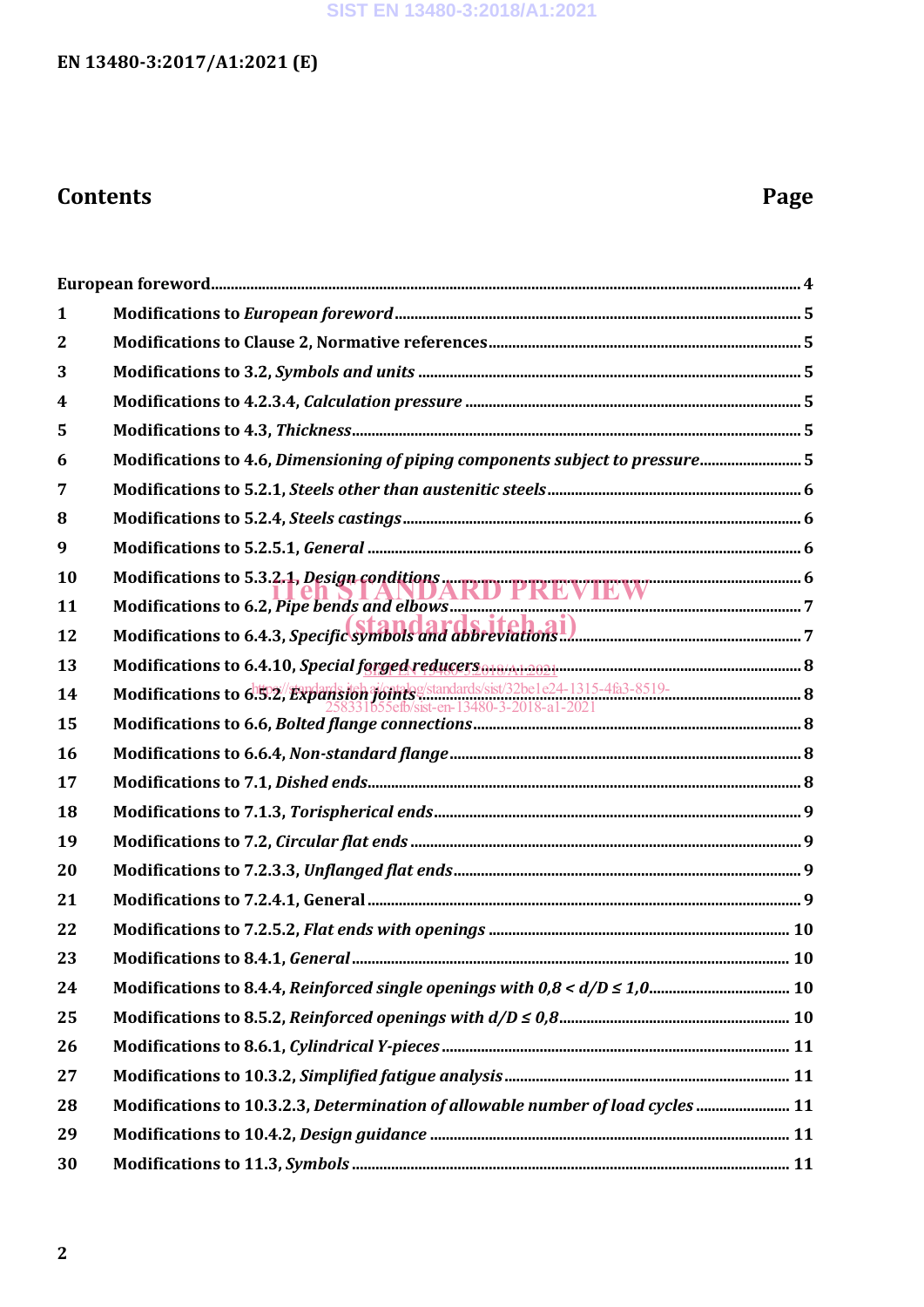| 31 |                                                                                      |  |
|----|--------------------------------------------------------------------------------------|--|
| 32 |                                                                                      |  |
| 33 |                                                                                      |  |
| 34 |                                                                                      |  |
| 35 |                                                                                      |  |
| 36 |                                                                                      |  |
| 37 |                                                                                      |  |
| 38 |                                                                                      |  |
| 39 |                                                                                      |  |
| 40 |                                                                                      |  |
| 41 |                                                                                      |  |
| 42 | Modifications to F.2, Measures to be taken when the calculated fatigue life has been |  |
| 43 |                                                                                      |  |
| 44 |                                                                                      |  |
| 45 | Modifications to Annex P, Recommended gaskets for industrial piping  14              |  |
| 46 | Modifications to <b>6.3, Explanatory hotes for Table 0.1 VIEW</b>                    |  |
| 47 |                                                                                      |  |
|    |                                                                                      |  |
|    | https://standards.iteh.ai/catalog/standards/sist/32be1e24-1315-4fa3-8519-            |  |

258331b55efb/sist-en-13480-3-2018-a1-2021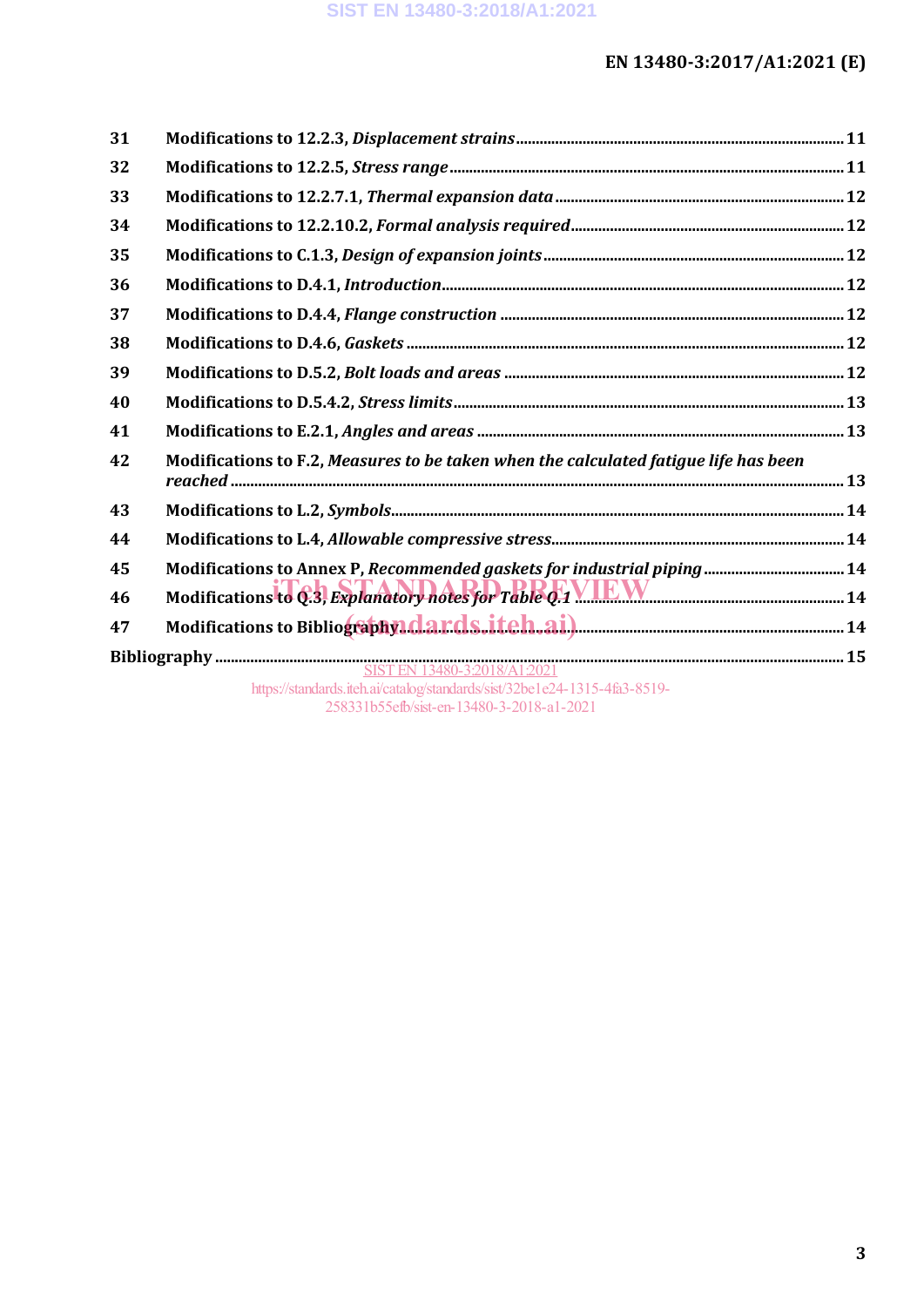### **European foreword**

This document (EN 13480-3:2017/A1:2021) has been prepared by Technical Committee CEN/TC 267 "Industrial piping and pipelines", the secretariat of which is held by AFNOR.

This European Standard shall be given the status of a national standard, either by publication of an identical text or by endorsement, at the latest by September 2021, and conflicting national standards shall be withdrawn at the latest by September 2021.

Attention is drawn to the possibility that some of the elements of this document may be the subject of patent rights. CEN shall not be held responsible for identifying any or all such patent rights.

This document has been prepared under a mandate given to CEN by the European Commission and the European Free Trade Association, and supports essential requirements of EU Directive(s).

For relationship with EU Directive(s), see informative Annex ZA, which is an integral part of this document.

This document includes the text of the amendment itself. The amended/corrected pages of EN 13480-3:2017 will be published as Issue 2 of the European Standard.

### iTeh STANDARD PREVIEW (standards.iteh.ai)

SIST EN 13480-3:2018/A1:2021 https://standards.iteh.ai/catalog/standards/sist/32be1e24-1315-4fa3-8519- 258331b55efb/sist-en-13480-3-2018-a1-2021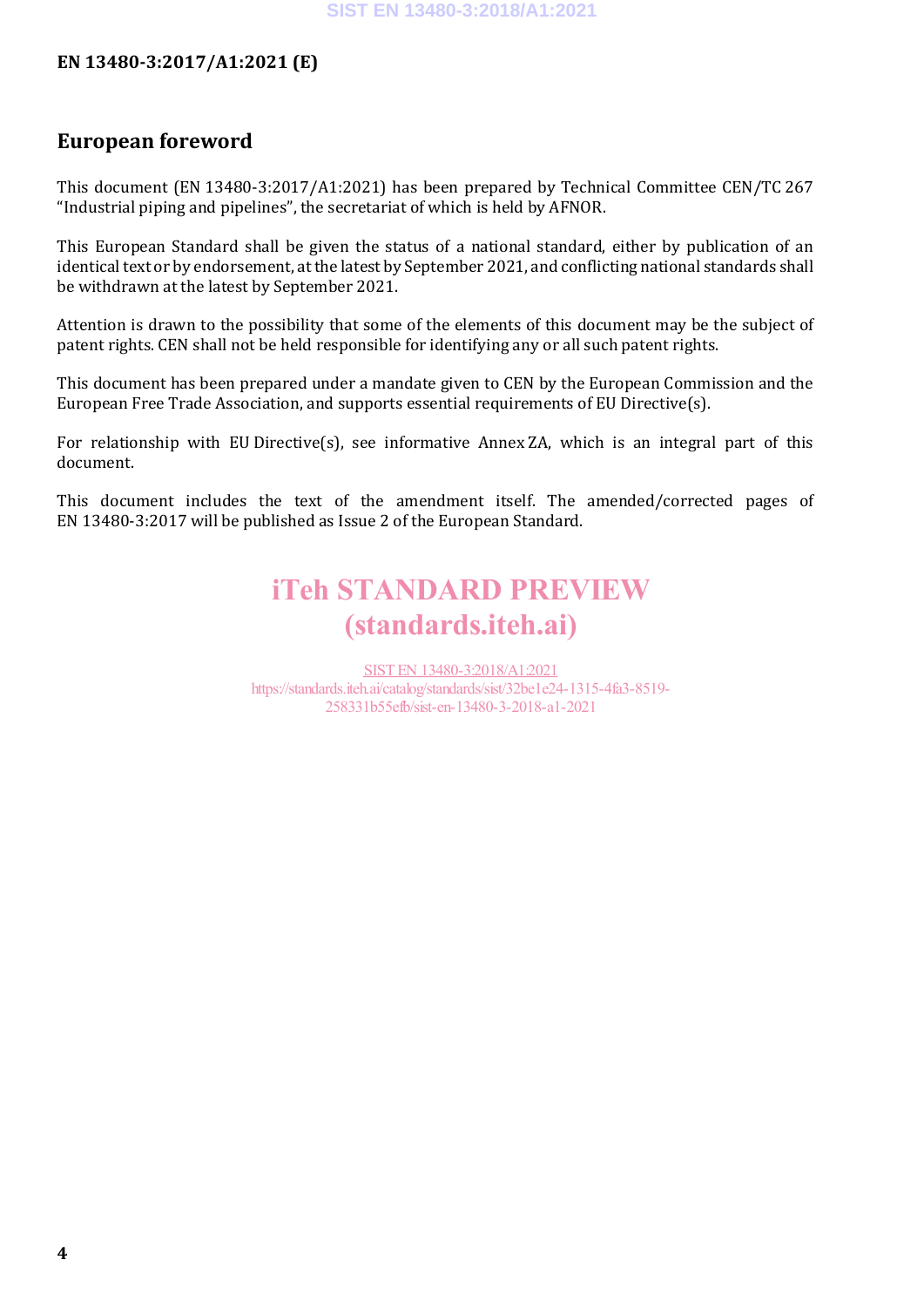#### **1 Modifications to** *European foreword*

#### *In the European foreword, 8th paragraph shall read as follows:*

"This document is maintained by a working group (Maintenance Help Desk - MHD) whose scope of work is limited to corrections and interpretations related to EN 13480.".

#### **2 Modifications to Clause 2, Normative references**

*In Clause 2, the following normative reference shall be added:*

EN 764-5:2014, *Pressure equipment - Part 5: Inspection documentation of metallic materials and compliance with the material specification*

*In Clause 2, the following normative references shall be deleted:*

EN 1591-1:2013, *Flanges and their joints - Design rules for gasketed circular flange connections - Part 1: Calculation*

EN 1591-2:2008, *Flanges and their joints — Design rules for gasketed circular flange connections — Part 2: Gasket parameters*

#### **3 Modifications to 3.2,** *Symbols and units*

| $c_0$                      | corrosion or erosion allowance (see Figure 4.3-1) and Figure 4.3-2)                                                             | mm |
|----------------------------|---------------------------------------------------------------------------------------------------------------------------------|----|
|                            | absolute value of the negative tolerance taken from the material standard<br>(see Figure 4.3-1 and Figure 14.8.023.2018/A1.2021 | mm |
|                            | thinning allowance 1 for epossible 3 thinning during manufacturing process<br>(see Figure 4.3-1 and Figure 4.3-2)               | mm |
| $e_{\scriptscriptstyle a}$ | analysis thickness of a component used for the check of the strength<br>(see Figure 4.3–1 and Figure 4.3–2)                     | mm |
| $e_{n}$                    | nominal thickness on drawings (see Figure 4.3–1 and Figure 4.3–2)                                                               | mm |
| $e_{\text{ord}}$           | ordered thickness (see Figure 4.3–1 and Figure 4.3–2)                                                                           | mm |

*In Table 3.2-1, the following lines shall read as follows:* PREVIEW

#### **4 Modifications to 4.2.3.4,** *Calculation pressure*

*NOTE 2 in subclause 4.2.3.4 shall read as follows:*

"NOTE 2 If there is a condition where  $pc = PS$  and  $tc = TS$ , only this condition needs to be calculated.".

#### **5 Modifications to 4.3,** *Thickness*

*In subclause 4.3, the order of the 3rd and 4th paragraphs shall be inverted.*

#### **6 Modifications to 4.6,** *Dimensioning of piping components subject to pressure*

#### *In subclause 4.6, 3rd paragraph shall read as follows:*

"If the component under consideration is subjected to significant section moments resulting from connected piping, the rules of 12.4 shall apply.".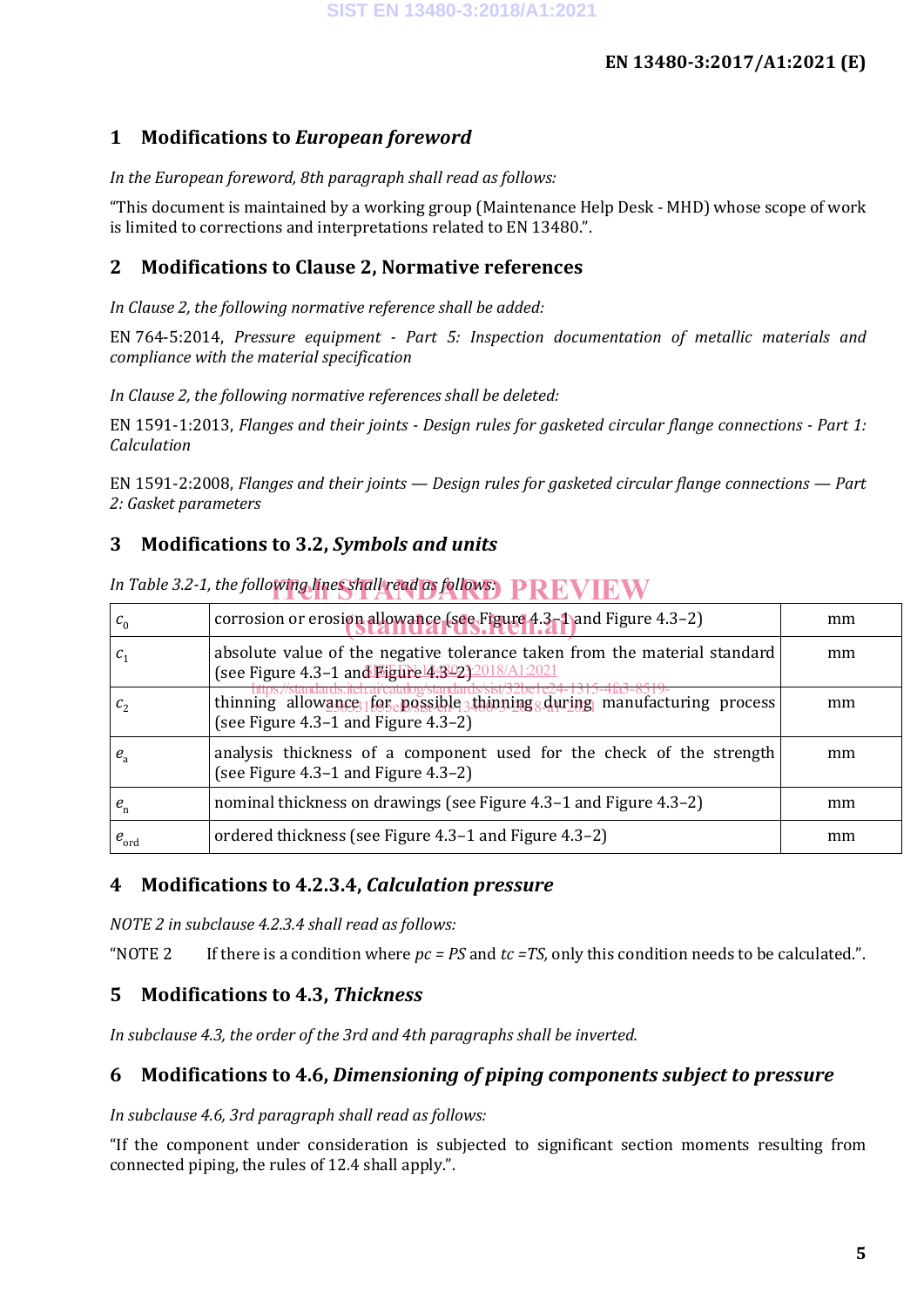#### **7 Modifications to 5.2.1,** *Steels other than austenitic steels*

#### *Subclause 5.2.1.2 shall read as follows:*

"The designer shall ensure that the nominal design stress *f*test under the proof test conditions, given in EN 13480-5, does not exceed 95 %  $R_{\text{eH}}$  or 95 %  $R_{\text{p0,2}}$  at specified test temperature.".

#### **8 Modifications to 5.2.4,** *Steels castings*

*Heading of subclause 5.2.4.2 shall read as follows:*

#### "**5.2.4.2 Test conditions**"

#### **9 Modifications to 5.2.5.1,** *General*

#### *The 1st sentence of 5.2.5.1 shall read as follows:*

"Steels with no specific control are those possessing a test report 2.2 or a declaration of compliance with the order type 2.1, in accordance with EN 10204:2004. They shall only be used as permitted in EN 764-5:2014."

#### **10 Modifications to 5.3.2.1,** *Design conditions*

#### *Table 5.3.2-1 shall read as follows:*

### Table 5.3.2-1 — Safety factor as a function of mean creep rupture strength related to time

| Design lifetime <sup>a)</sup>  | Without surveillance of creep<br><b>With surveillance of creep exhaustioncly</b><br>exhaustion <sup>c)</sup>                |                  |                                     |           |
|--------------------------------|-----------------------------------------------------------------------------------------------------------------------------|------------------|-------------------------------------|-----------|
| T[h]                           | httpMechanicaleh.ai/catalog/standards/sist/32be1e24-13Mechanical-<br>property3331b55efb/sist-en-19480-3-2018-a1-202property |                  |                                     | $Sf_{cr}$ |
| $10\,000 \leq T \leq 100\,000$ | $S_{R T t}$                                                                                                                 | 1,5              | $S_{R T t}$                         | 1,25      |
| 100000 < T < 200000            | $S_{R T t}$ <sup>d)</sup>                                                                                                   | 1.5 <sup>d</sup> | $S_{R T t}$                         | 1,25      |
|                                |                                                                                                                             |                  | $S_{R}$ 200 000 h t                 | 1,25      |
| $T = 200000$                   | $S_{R T t}$ <sup>d)</sup>                                                                                                   | 1,5 <sup>d</sup> | $S_{R,150,000\;h\;t}$ <sup>b)</sup> | 1,35      |
|                                |                                                                                                                             |                  | $S_{R100\,000\,h\,t}$ <sup>b)</sup> | 1,5       |

a) If the design lifetime is not specified, the mean creep rupture strength at 200 000 h shaII be used with the associated *Sfcr*.

b) Only in cases where the 200 000 h values are not specified in the material standards, the mean creep rupture strength at 150 000 h or 100 000 h shall be used for a design lifetime of 200 000 h with the associated *Sfcr*.

c) Surveillance by means of non-destructive testing and/or additional calculations of creep damage, *D*c.

<sup>d)</sup> Allowed only if  $\frac{S_{R200000h t}}{S} \ge 0,781$  $S_{\rm \scriptscriptstyle R\,100000}$ h t to ensure that 60 % of theoretical creep damage are not exceeded at 200 000 h.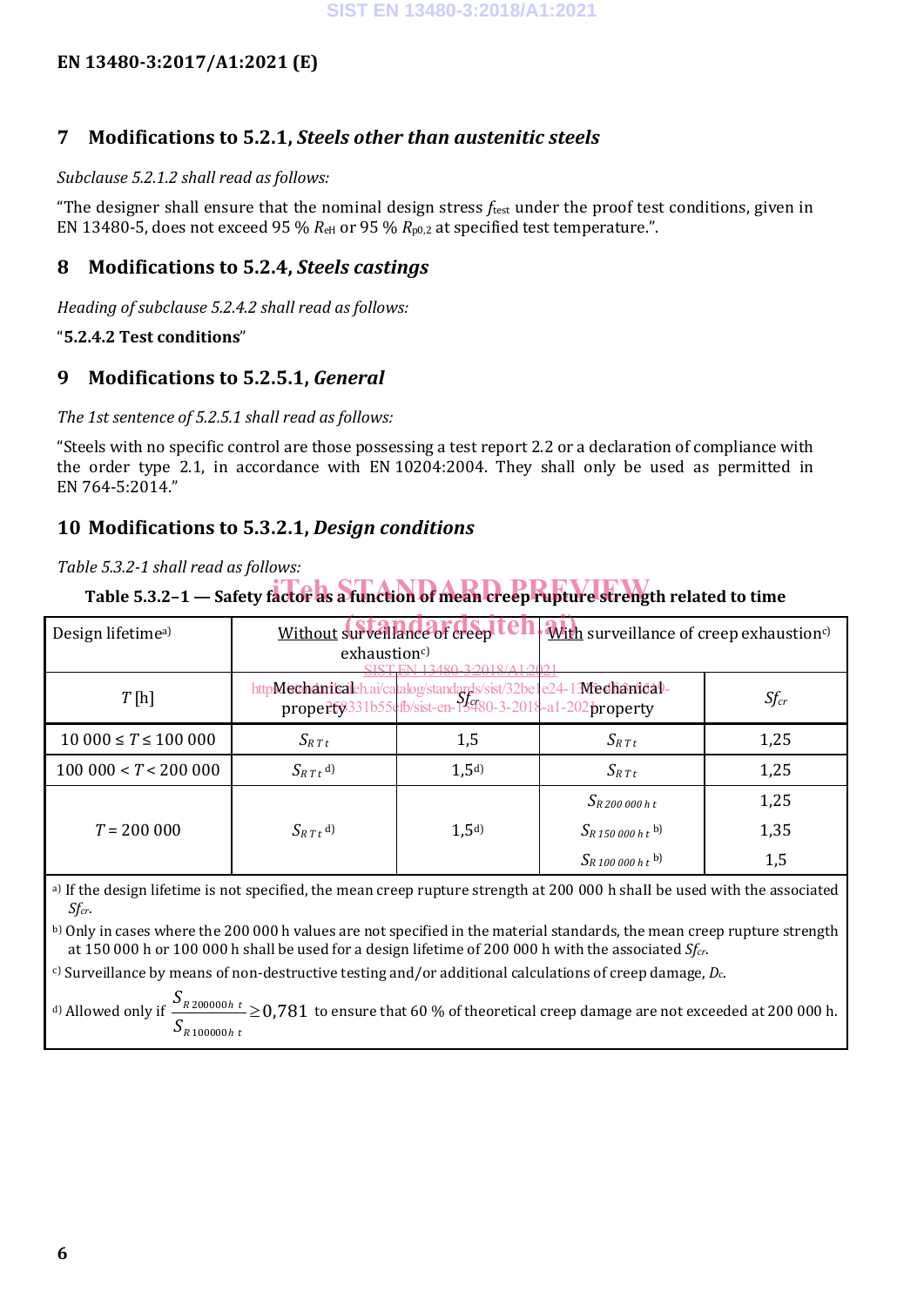#### **11 Modifications to 6.2,** *Pipe bends and elbows*

#### *In subclause 6.2, 1st paragraph shall read as follows:*

"There are two methods for calculating the wall thickness of elbows as well as the wall thickness of pipe bends (see 6.2.3.1 and 6.2.3.2). The chosen method shall be used in its entirety.".

*Table 6.2.2-1 shall read as follows:*

| Table 6.2.2-1 - Additional symbols for the purposes of 6.2 |  |  |  |
|------------------------------------------------------------|--|--|--|
|                                                            |  |  |  |

| <b>Symbol</b>    | <b>Description</b>                                                                         | Unit |
|------------------|--------------------------------------------------------------------------------------------|------|
| $e_{int}$        | minimum required thickness without allowances and tolerances for a bend on<br>the intrados | mm   |
| $e_{\text{ext}}$ | minimum required thickness without allowances and tolerances for a bend on<br>the extrados | mm   |
|                  | Bending radius of bend or elbow (center line)                                              | mm   |

#### **12 Modifications to 6.4.3,** *Specific symbols and abbreviations*

*Table 6.4.3-1 shall read as follows:*

#### **Table 6.4.3–1 — Additional symbols for the purposes of 6.4**

| <b>Symbol</b>    | <b>DDDAMIN</b><br><b>Description</b>                                                                                                                                                  | Unit                     |
|------------------|---------------------------------------------------------------------------------------------------------------------------------------------------------------------------------------|--------------------------|
| S                | ndards.iteh.ai)                                                                                                                                                                       |                          |
| $D_{c}$          | the mean diameter of the cylinder at the junction with the cone                                                                                                                       | mm                       |
| $D_{\rm e}$      | the outside diameter of the cone<br>dards/sist/32be1e24-1315-4fa3-8519-                                                                                                               | mm                       |
| $D_i$            | the inside diameter of the leonels ist-en-13480-3-2018-a1-2021                                                                                                                        | mm                       |
| $D_{\rm K}$      | a diameter given by Formula (6).4.4-7)                                                                                                                                                | mm                       |
| $D_{\rm m}$      | the mean diameter of the cone                                                                                                                                                         | mm                       |
| $e_{\rm con}$    | required thickness of cone as determined in 6.4.4                                                                                                                                     | mm                       |
| $e_{\text{cyl}}$ | required thickness of cylinder as determined in 6.1                                                                                                                                   | mm                       |
| $e_i$            | a required or analysis thickness at a junction at the large end of a cone                                                                                                             | mm                       |
| $e_1$            | required thickness of cylinder at junction                                                                                                                                            | mm                       |
| $e_{1a}$         | analysis reinforcing thickness in cylinder                                                                                                                                            | mm                       |
| e <sub>2</sub>   | required thickness of cone and knuckle at junction                                                                                                                                    | mm                       |
| $e_{2a}$         | analysis reinforcing thickness in cone                                                                                                                                                | mm                       |
| $\int$           | the nominal design stress. In the design of junctions to 6.4.6 to 6.4.9 it is the<br>lowest of values for the individual component parts<br>values for the individual component parts | MPa (N/mm <sup>2</sup> ) |
| $l_1$            | length along cylinder                                                                                                                                                                 | mm                       |
| l <sub>2</sub>   | length along cone at large or small end                                                                                                                                               | mm                       |
| $r_i$            | inside radius of knuckle                                                                                                                                                              | mm                       |
| $\alpha$         | the semi angle of cone at apex                                                                                                                                                        | ° (degrees)              |